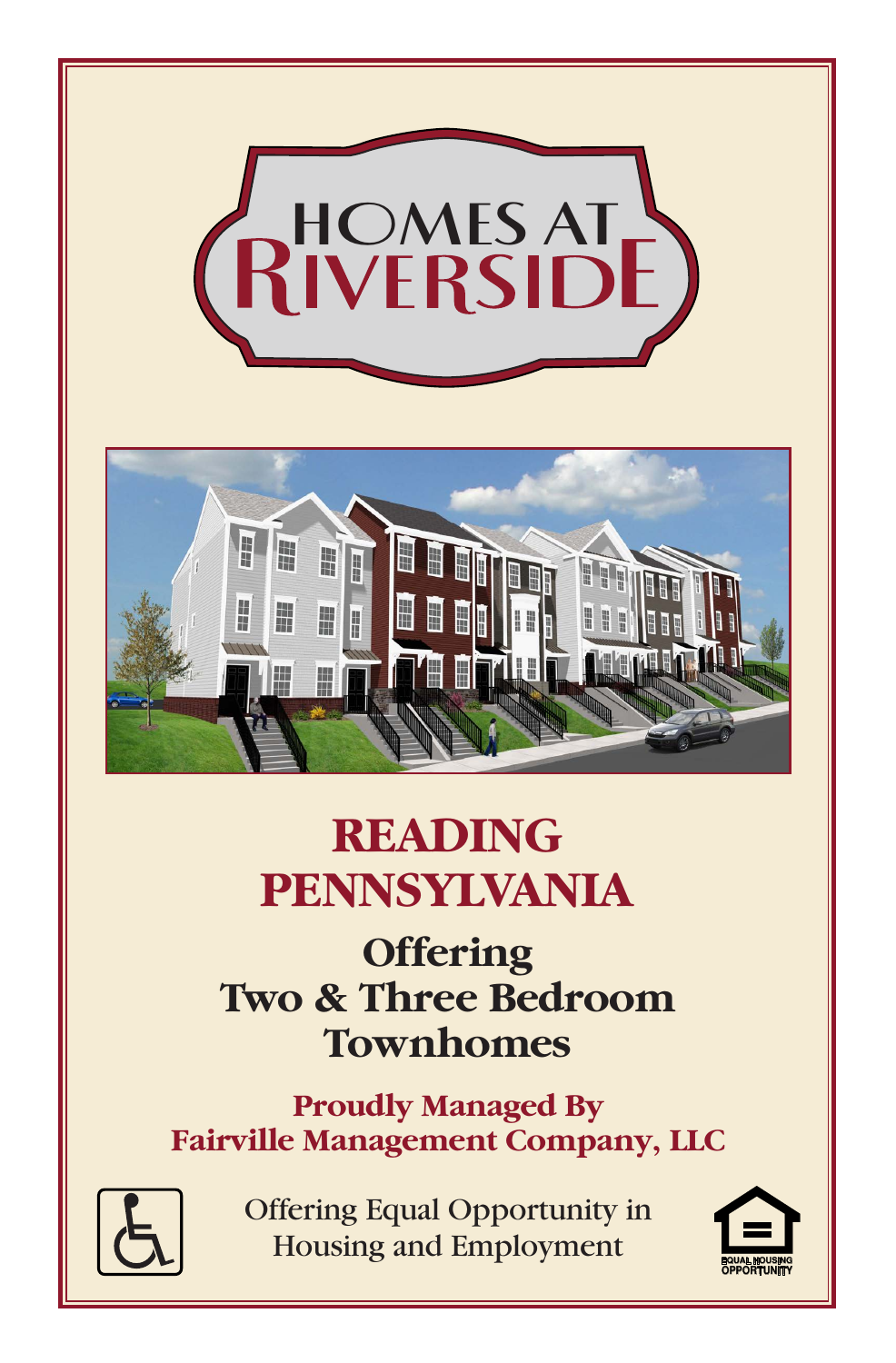This beautiful community offers newly constructed two and three bedroom<br>townhomes in a 3-story interlocking townhome design featuring brick and<br>siding exteriors. Each home features an individual entrance, spacious living<br>a townhomes in a 3-story interlocking townhome design featuring brick and siding exteriors. Each home features an individual entrance, spacious living area, dining area, fully equipped kitchen, state of the art geothermal heating and cooling system and most units have individual garage parking. An abundance of interior closet storage space has been carefully designed. The Community Center houses our on-site management offices, a meeting room, kitchen and a computer lab with internet service. Designed with your family's needs in mind, Homes at Riverside is the ultimate in urban affordable housing.

## **Community Features**

- Urban Setting
- Professionally Landscaped Grounds
- Community Center with Computers and Internet Service
- Tenant Services
- On-Site Management
- Laundry Facility
- Playground
- Private Parking
- 24 Hour Emergency Maintenance

**H**omes at Riverside is located at 1029 Weiser Street in the Schuylkill River Valley of Berks County, Reading, PA and is convenient to Schuylkill Avenue,

Rte. 422 and on a Barta Bus Route. The Community is adjacent to the Northwest Middle School, and within walking distance to Northwest Elementary School, Olivet Boys & Girls Club, Baer Park, Public Library and local shopping, and within 2-3 miles of Reading Hospital & Medical Center, Reading Area community College and Albright College, as well as a short 10 blocks from Downtown



Reading. All this and more, make this location ideal for everyone. Homes at Riverside – the perfect place for you and your family.

## **Apartment Features**

- Spacious Living Area
- Private Entrances
- Private Garage for Most Units
- Wall-to-Wall Carpeting
- Fully Equipped Kitchen
- Dining Area
- Energy Efficient Geothermal Heating and Cooling System
- Mini Blinds On All Windows
- Linen Closet
- Storage Closet
- Fire Suppression System
- Smoke Detectors
- Fire Extinguisher
- ADA Accessible Units Available
- Water, Sewer and Trash Included In Rent
- Smoke Free Units 100%

**Income Guidlines Apply** For Additional Rental Information: **Homes at Riverside** 1029 Weiser Street, Reading, PA 19601

Phone (484) 709-2106 Fax (484) 926-2187 TTY 1 (877) 489-2478 Visit our website at: www.fairvillemanagement.com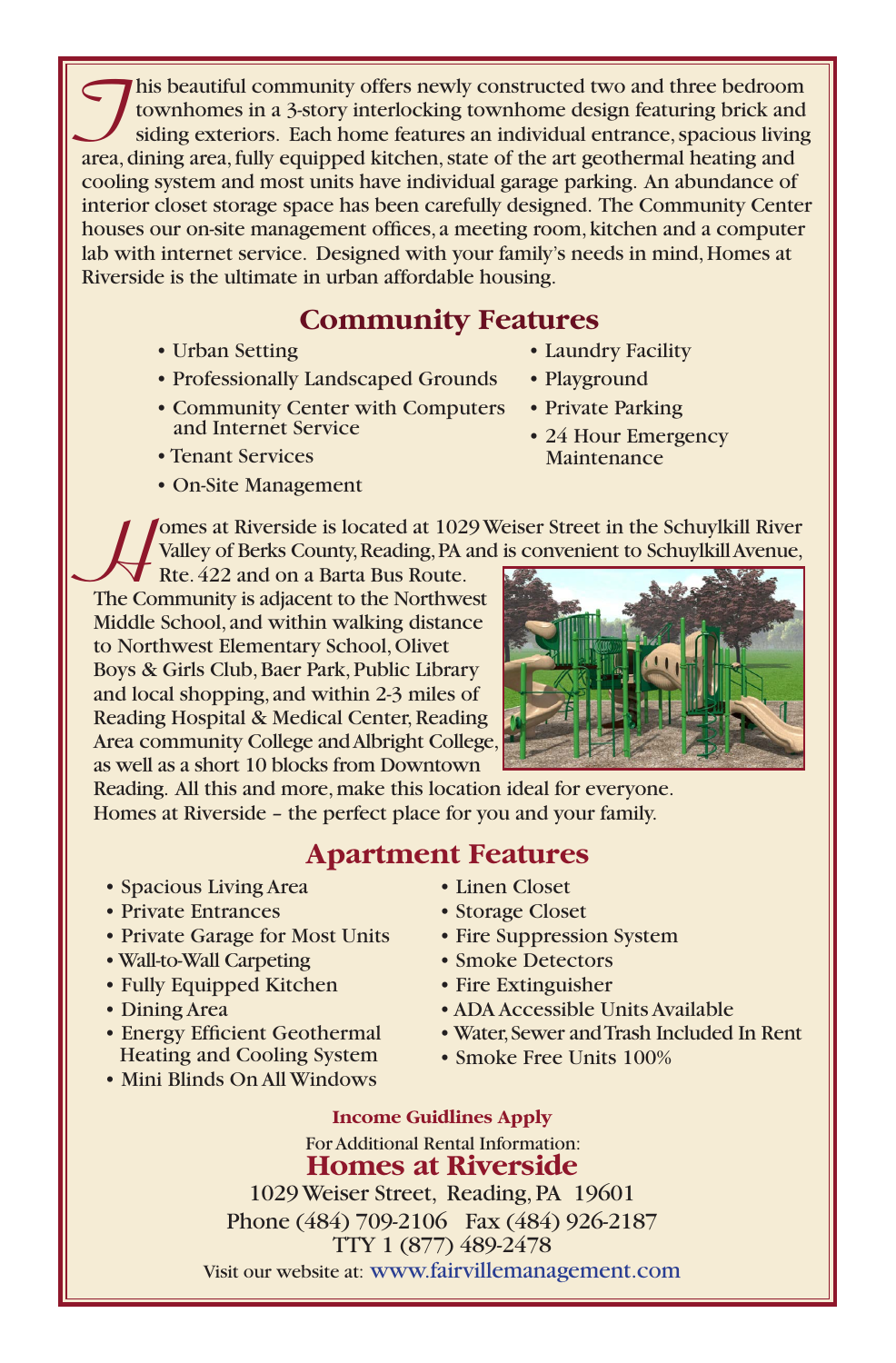